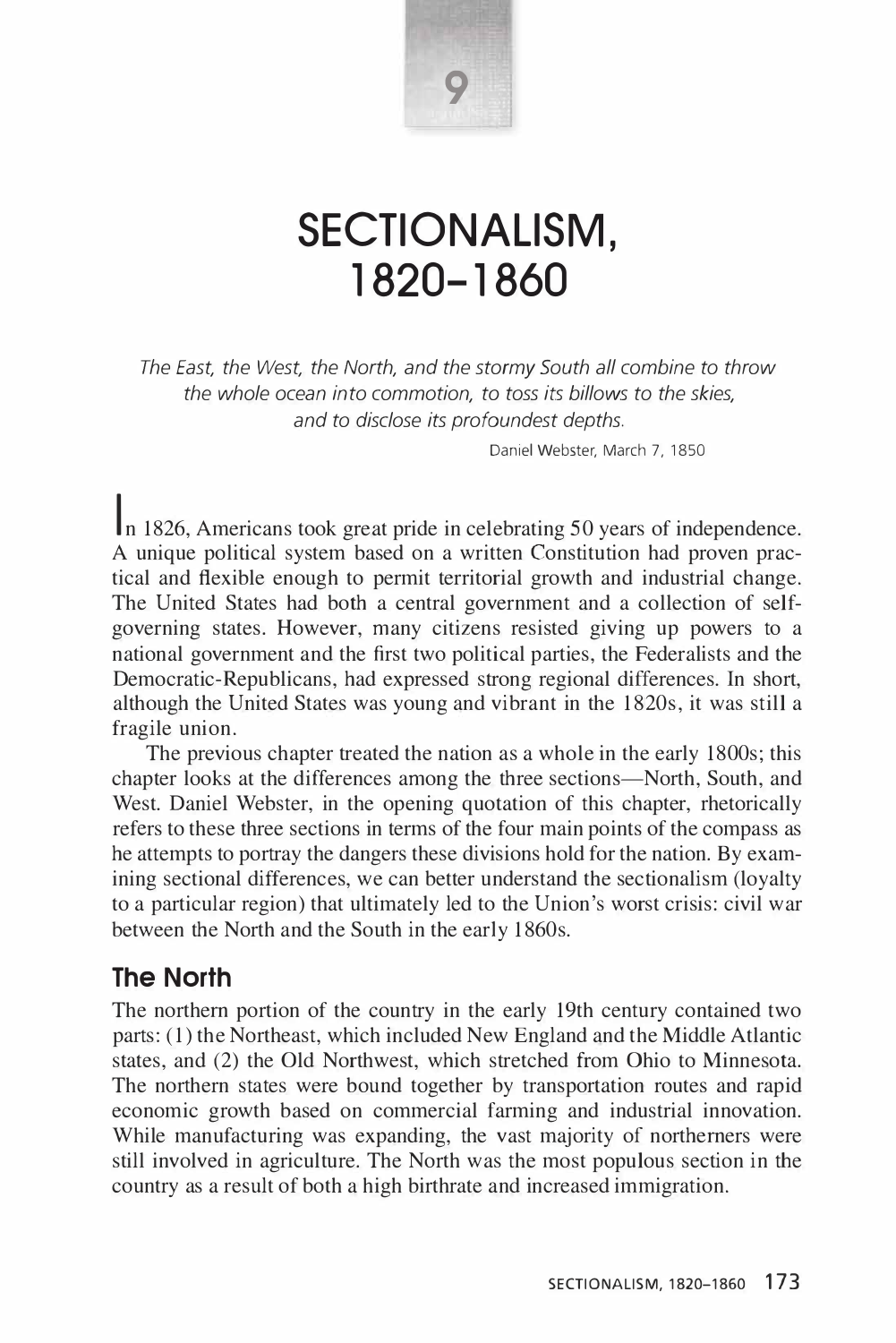# *The Industrial Northeast*

Originally, the Industrial Revolution centered in the textile industry, but by the 1830s, northern factories were producing a wide range of goods—everything from farm implements to clocks and shoes.

**Organized Labor** Industrial development meant that large numbers of people who had once earned their living as independent farmers and artisans became dependent on wages earned in a factory. With the common problems of low pay, long hours, and unsafe working conditions, urban workers in different cities organized both unions and local political parties to protect their interests. The first U.S. labor party, founded in Philadelphia in 1828, succeeded in electing a few members of the city council. For a brief period in the 1830s, an increasing number of urban workers joined unions and participated in strikes.

Organized labor achieved one notable victory in 1842 when the Massachusetts Supreme Court ruled in *Commonwealth v. Hunt* that "peaceful unions" had the right to negotiate labor contracts with employers. During the 1840s and 1850s, most state legislatures in the North passed laws establishing a ten-hour workday for industrial workers. Improvement for workers, however, continued to be limited by (1) periodic depressions, (2) employers and courts that were hostile to unions, and (3) an abundant supply of cheap immigrant labor.

**Urban Life** The North's urban population grew from approximately 5 percent of the population in 1800 to 15 percent by 1850. As a result of such rapid growth in cities from Boston to Baltimore, slums also expanded. Crowded housing, poor sanitation, infectious diseases, and high rates of crime soon became characteristic of large working-class neighborhoods. Nevertheless, the new opportunities in cities offered by the Industrial Revolution continued to attract both native-born Americans from farms and immigrants from Europe.

| U.S. Manufacturing by Region, 1860 |                                    |                               |                         |  |  |  |
|------------------------------------|------------------------------------|-------------------------------|-------------------------|--|--|--|
| <b>Region</b>                      | Number of<br><b>Establishments</b> | Number of<br><b>Employees</b> | <b>Value of Product</b> |  |  |  |
| <b>North Atlantic</b>              | 69,831                             | 900,107                       | \$1,213,897,518         |  |  |  |
| <b>Old Northwest</b>               | 33,335                             | 188,651                       | \$346,675,290           |  |  |  |
| South                              | 27,779                             | 166,803                       | \$248,090,580           |  |  |  |
| West                               | 8,777                              | 50,204                        | \$71,229,989            |  |  |  |

**Source:** U.S. Bureau of the Census. *Manufactures of the United States in 1860*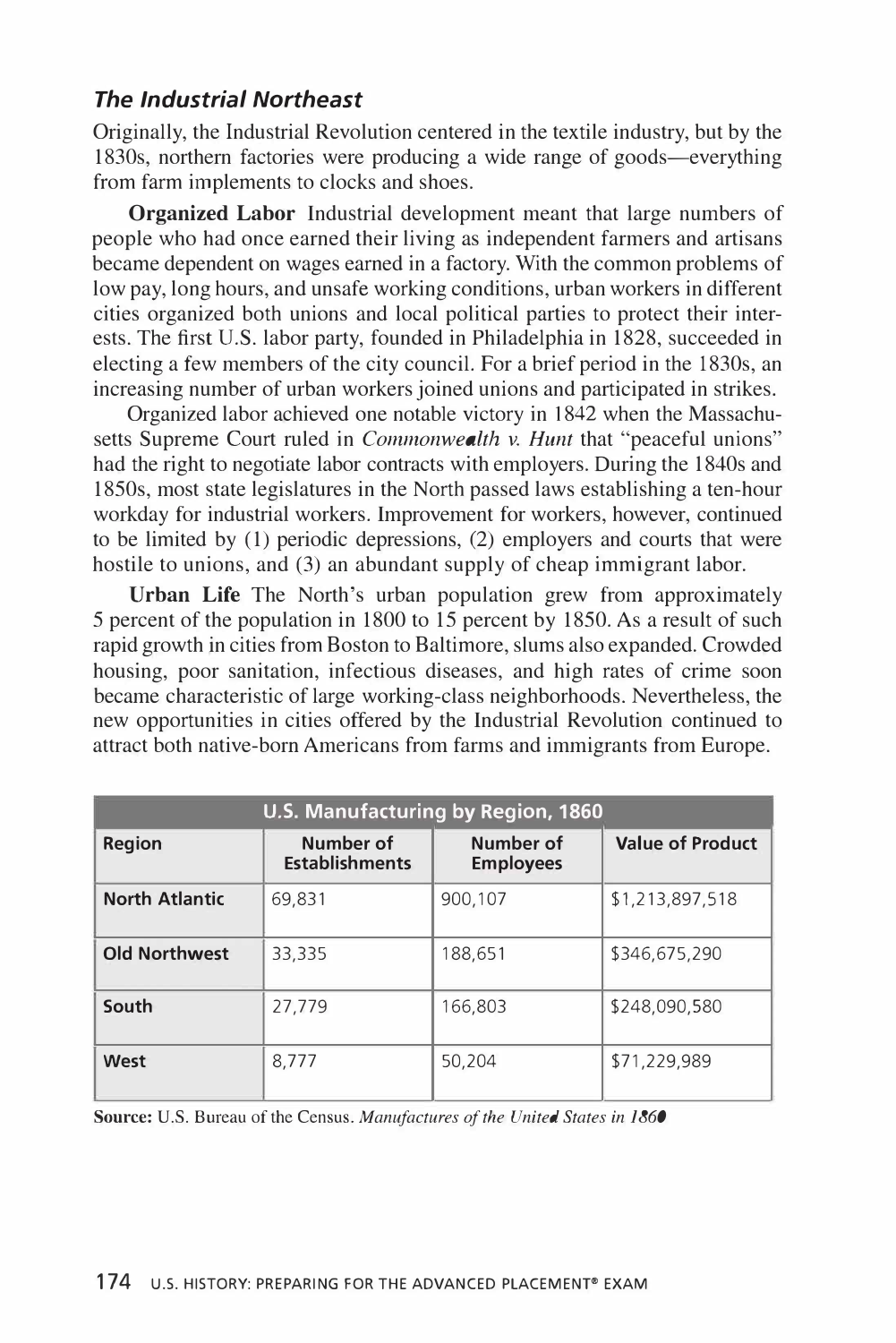**African Americans** The 250,000 African Americans who lived in the North in 1860 constituted only 1 percent of northerners. However, they represented 50 percent of all free African Americans. Freedom may have meant they could maintain a family and in some instances own land, but it did not mean economic or political equality, since strong racial prejudices kept them from voting and holding jobs in most skilled professions and crafts. In the mid-l 800s, immigrants displaced them from occupations and jobs that they had held since the time of the Revolution. Denied membership in unions, African Americans were often hired as strikebreakers—and often dismissed after the strike ended.

# *The Agricultural Northwest*

The Old Northwest consisted of six states west of the Alleghenies that were admitted to the Union before 1860: Ohio (1803), Indiana (1816), Illinois (1818), Michigan (1837), Wisconsin (1848), and Minnesota (1858). These states came from territories formed out of land ceded to the national government in the 1780s by one of the original 13 states. The procedure for turning these territories into states was part of the Northwest Ordinance, passed by Congress in 1787.

In the early years of the 19th century, much of the Old Northwest was unsettled frontier, and the part of it that was settled relied upon the Mississippi to transport grain to southern markets via New Orleans. By mid-century, however, this region became closely tied to the other northern states by two factors: (1) military campaigns by federal troops that drove American Indians from the land and (2) the building of canals and railroads that established common markets between the Great Lakes and the East Coast.

**Agriculture** In the states of the Old Northwest, crops of corn and wheat were very profitable. Using the newly invented steel plow (by John Deere) and mechanical reaper (by Cyrus McCormick), a farm family was more efficient and could plant more acres, needing to supplement its labor only with a few hired workers at harvest time. Part of the crop was used to feed cattle and hogs and also to supply distillers and brewers with grain for making whiskey and beer. Farmers shipped grain quickly to cities to avoid spoilage.

**New Cities** At key transportation points, small villages and towns grew into thriving cities after 1820: Buffalo, Cleveland, Detroit, and Chicago on the Great Lakes, Cincinnati on the Ohio River, and St. Louis on the Mississippi River. The cities served as transfer points, processing farm products for shipment to the East, and distributing manufactured goods from the East to their region.

### *Immigration*

In 1820, about 8,000 immigrants arrived from Europe, but beginning in 1832, there was a sudden increase. After that year, the number of new arrivals never fell below 50,000 a year and in one year, 1854, climbed as high as 428,000. From the 1830s through the 1850s, nearly 4 million people from northern Europe crossed the Atlantic to seek a new life in the United States. Arriving by ship in the northern seacoast cities of Boston, New York, and Philadelphia, many immigrants remained where they landed, while others traveled to farms and cities of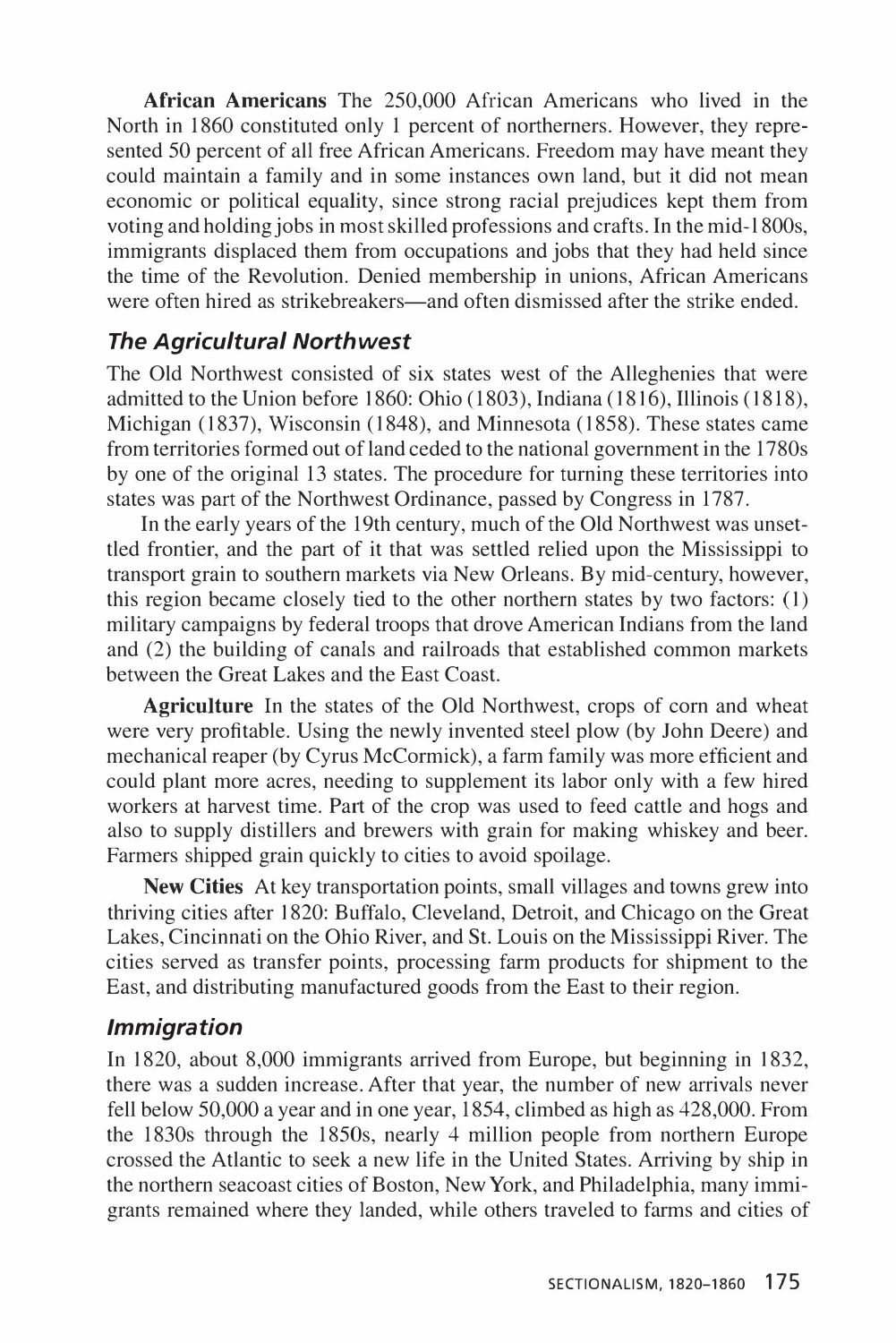the Old Northwest. Few journeyed to the South, where the plantation economy and slavery limited the opportunities for free labor.

The surge in immigration between 1830 and 1860 was chiefly the result of: (1) the development of inexpensive and relatively rapid ocean transportation, (2) famines and revolutions in Europe that drove people from their homelands, and (3) the growing reputation of the United States as a country offering economic opportunities and political freedom. The immigrants strengthened the U.S. economy by providing both a steady stream of inexpensive labor and an increased demand for mass-produced consumer goods.

**Irish** During this period, half of all the immigrants—almost 2 million came from Ireland. These Irish immigrants were mostly tenant farmers driven from their homeland by potato crop failures and a devastating famine in the 1840s. They arrived with limited interest in farming, few special skills, and little money. They faced strong discrimination because of their Roman Catholic religion. The Irish worked hard at whatever employment they could find, usually competing with African Americans for domestic work and unskilled laborer jobs. Faced with limited opportunities, they congregated for mutual support in the northern cities (Boston, Philadelphia, and New York) where they had first landed. Many Irish entered local politics. They organized their fellow immigrants and joined the Democratic party, which had long traditions of anti-British feelings and support for workers. Their progress was difficult but steady. For example, the Irish were initially excluded from joining New York City's Democratic organization, Tammany Hall. But by the 1850s they had secured jobs and influence, and by the 1880s they controlled this party organization.

**Germans** Both economic hardships and the failure of democratic revolutions in 1848 caused more than 1 million Germans to seek refuge in the United States in the late 1840s and the 1850s. Most German immigrants had at least modest means as well as considerable skills as farmers and artisans. Moving westward in search of cheap, fertile farmland, they established homesteads throughout the Old Northwest and generally prospered. At first their political influence was limited. As they became more active in public life, many strongly supported public education and staunchly opposed slavery.

**Nativists** Many native-born Americans were alarmed by the influx of immigrants, fearing that the newcomers would take their jobs and also subvert (weaken) the culture of the Anglo majority. The nativists (those reacting most strongly against the foreigners) were Protestants who distrusted the Roman Catholicism practiced by the Irish and many of the Germans. In the 1840s, opposition to immigrants led to sporadic rioting in the big cities and the organization of a secret antiforeign society, the Supreme Order of the Star-Spangled Banner. This society turned to politics in the early 1850s, nominating candidates for office as the American party, or Know-Nothing party (see Chapter 13).

Antiforeign feeling faded in importance as North and South divided over slavery prior to the Civil War. However, nativism would periodically return when enough native-born citizens felt threatened by a sudden increase in immigration.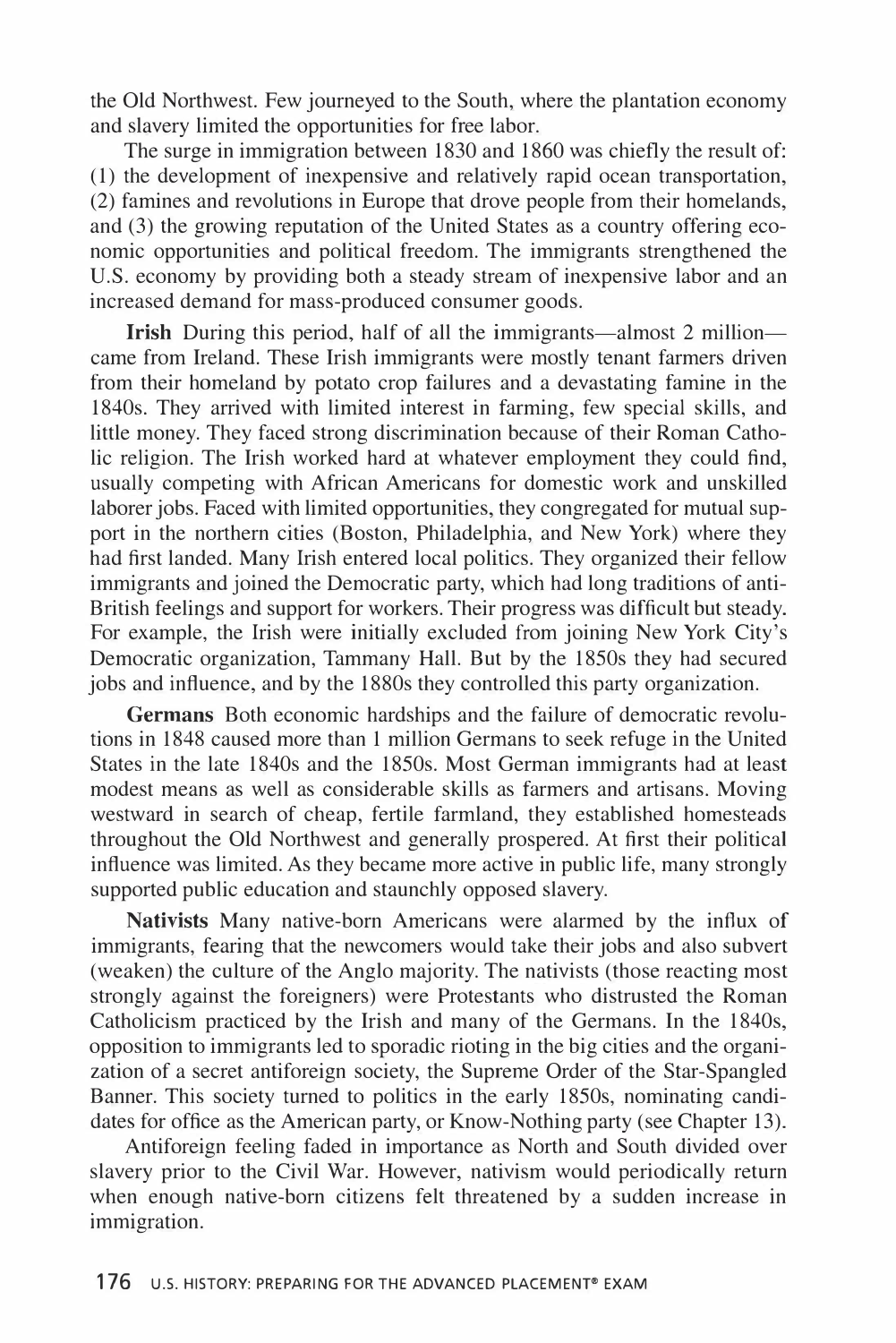# **The South**

The states that permitted slavery formed a distinctive region, the South. By 1861, the region included 15 states, all but four of which (Delaware, Maryland, Kentucky, and Missouri) seceded and joined the Confederacy.

# *Agriculture and King Cotton*

Agriculture was the foundation of the South's economy, even though by the 1850s small factories in the region were producing approximately 15 percent of the nation's manufactured goods. Tobacco, rice, and sugarcane were important cash crops, but these were far exceeded by the South's chief economic activity: the production and sale of cotton.

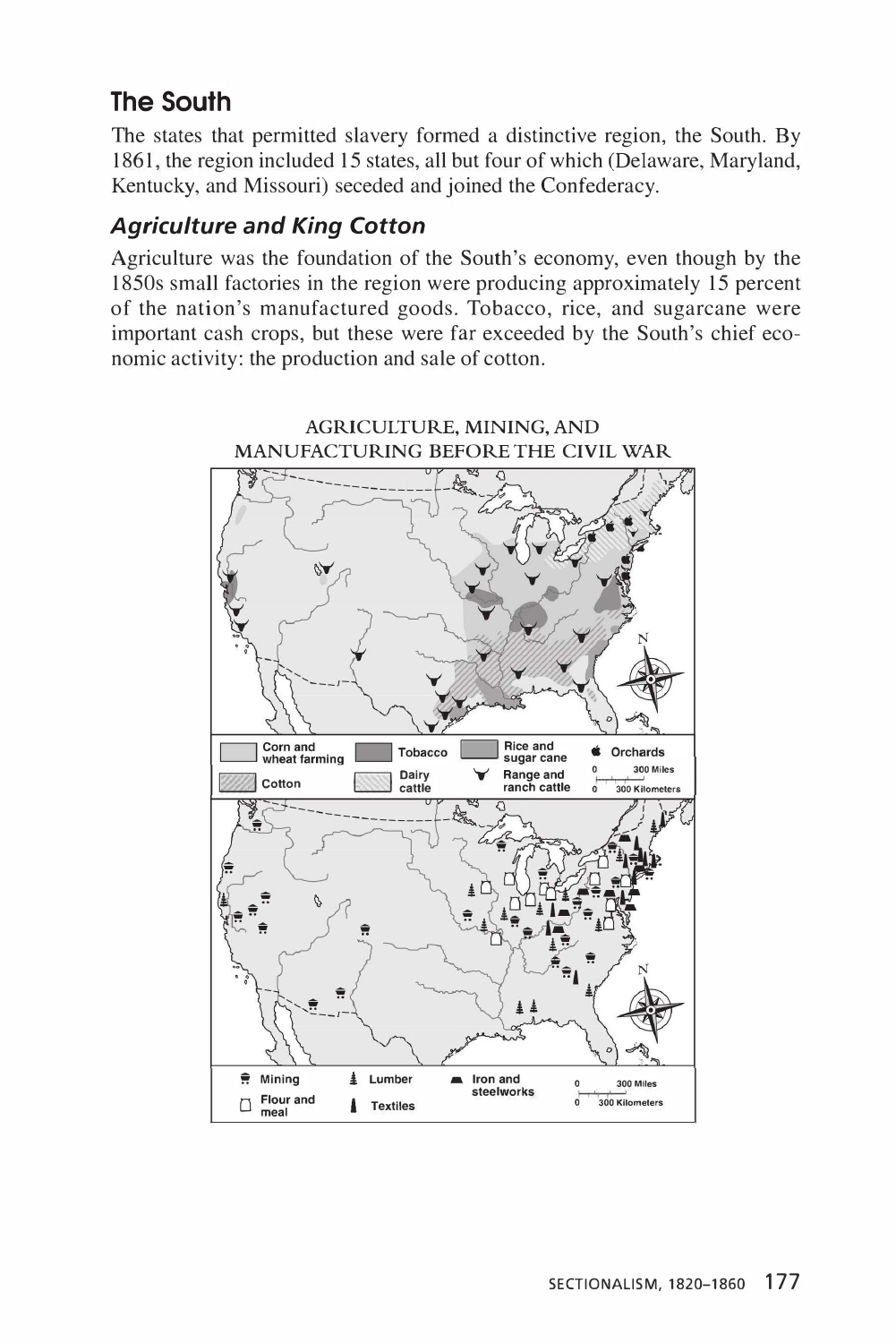The development of mechanized textile mills in England, coupled with Eli Whitney's cotton gin, made cotton cloth affordable, not just in Europe and the United States, but throughout the world. Before 1860, the world depended chiefly on Britain's mills for its supply of cloth, and Britain in turn depended chiefly on the American South for its supply of cotton fiber. Originally, the cotton was grown almost entirely in two states, South Carolina and Georgia, but as demand and profits increased, planters moved westward into Alabama, Mississippi, Louisiana, and Texas. New land was constantly needed, for the high cotton yields required for profits quickly depleted the soil. By the 1850s, cotton provided two-thirds of all U.S. exports and linked the South and Great Britain. "Cotton is king," said one southerner of his region's greatest asset.

# *Slavery, the <sup>11</sup> Peculiar lnstitution <sup>11</sup>*

Wealth in the South was measured in terms of land and slaves. The latter were treated as a form of property, subject to being bought and sold. However, some whites were sensitive about how they treated the other humans that they referred to slavery as "that peculiar institution." In colonial times, people justified slavery as an economic necessity, but in the 19th century, apologists for slavery mustered historical and religious arguments to support their claim that it was good for both slave and master.

**Population** The cotton boom was largely responsible for a fourfold increase in the number of slaves, from 1 million in 1800 to nearly 4 million in 1860. Most of the increase came from natural growth, although thousands of Africans were also smuggled into the South in violation of the 1808 law against importing slaves. In parts of the Deep South, slaves made up as much as 75 percent of the total population. Fearing slave revolts, southern legislatures added increased restrictions on movement and education to their slave codes.

**Economics** Slaves were employed doing whatever their owners demanded of them. Most slaves labored in the fields, but many learned skilled crafts or worked as house servants, in factories, and on construction gangs. Because of the greater profits to be made on the new cotton plantations in the West, many slaves were sold from the Upper South to the cotton-rich Deep South of the lower Mississippi Valley. By 1860, the value of a field slave had risen to almost \$2,000. One result of the heavy capital investment in slaves was that the South had much less capital than the North to undertake industrialization.

**Slave Life** Conditions of slavery varied from one plantation to the next. Some slaves were humanely treated, while others were routinely beaten. All suffered from being deprived of their freedom. Families could be separated at any time by an owner's decision to sell a wife, a husband, or a child. Women were vulnerable to sexual exploitation. Despite the hard, nearly hopeless circumstances of their lives, enslaved African Americans maintained a strong sense of family and of religious faith.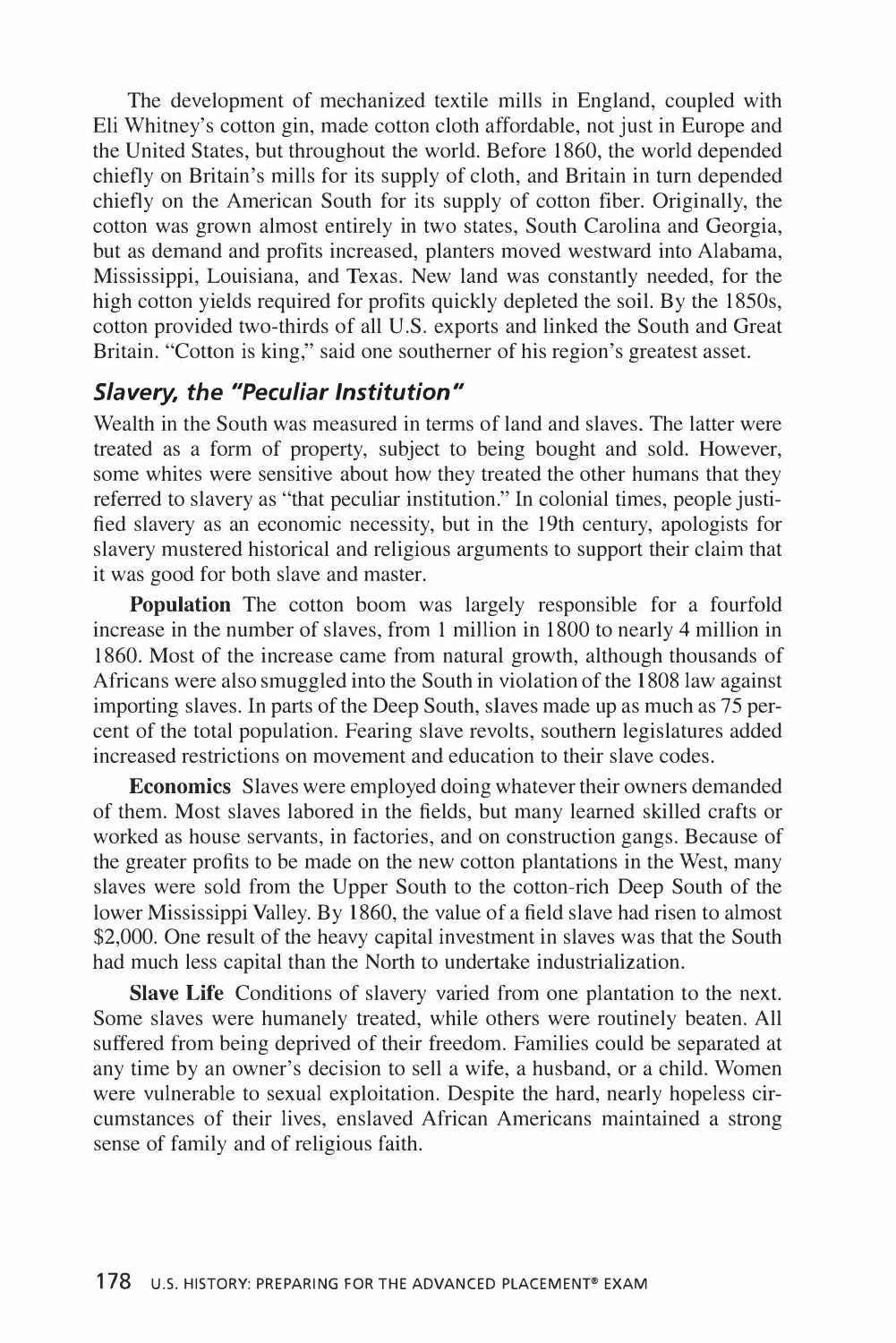| United States Labor Force, 1800-1860 (in millions) |             |              |              |  |  |  |
|----------------------------------------------------|-------------|--------------|--------------|--|--|--|
| Year                                               | <b>Free</b> | <b>Slave</b> | <b>Total</b> |  |  |  |
| 1800                                               | 1.4         | 0.5          | 1.9          |  |  |  |
| 1810                                               | 1.6         | 0.7          | 2.3          |  |  |  |
| 1820                                               | 2.1         | 1.0          | 3.1          |  |  |  |
| 1830                                               | 3.0         | 1.2          | 4.2          |  |  |  |
| 1840                                               | 4.2         | 1.5          | 5.7          |  |  |  |
| 1850                                               | 6.3         | 2.0          | 8.3          |  |  |  |
| 1860                                               | 8.8         | 2.3          | 11.1         |  |  |  |

**Source:** U.S. Bureau of the Census. *Historical Statistics of the United States, Colonial Times to 1970* 

**Resistance** Slaves contested their status through a range of actions, primarily work slowdowns, sabotage, and escape. In addition, there were a few major slave uprisings. One was led by Denmark Vesey in 1822 and another by Nat Turner in 1831. The revolts were quickly and violently suppressed, but even so, they had a lasting impact. They gave hope to enslaved African Americans, drove southern states to tighten already strict slave codes, and demonstrated to many the evils of slavery. Revolts polarized the country by making slaveholders more defensive about slavery and nonslaveholders more critical of the institution.

# *Free African Americans*

By 1860, as many as 250,000 African Americans in the South were not slaves. They were free citizens (even though, as in the North, racial prejudice restricted their liberties). A number of slaves had been emancipated during the American Revolution. Some were mulatto children whose white fathers had decided to liberate them. Others achieved freedom on their own, when permitted, through self-purchase—if they were fortunate enough to have been paid wages for extra work, usually as skilled craftspeople.

Most of the free southern blacks lived in cities where they could own property. By state law, they were not equal with whites, were not permitted to vote, and were barred from entering certain occupations. Constantly in danger of being kidnapped by slave traders, they had to show legal papers proving their free status. They remained in the South for various reasons. Some wanted to be near family members who were still in bondage; others believed the South to be home and the North to offer no greater opportunities.

# *White Society*

Southern whites observed a rigid hierarchy among themselves. Aristocratic planters lived comfortably at the top of society while poor farmers and mountain people struggled at the bottom.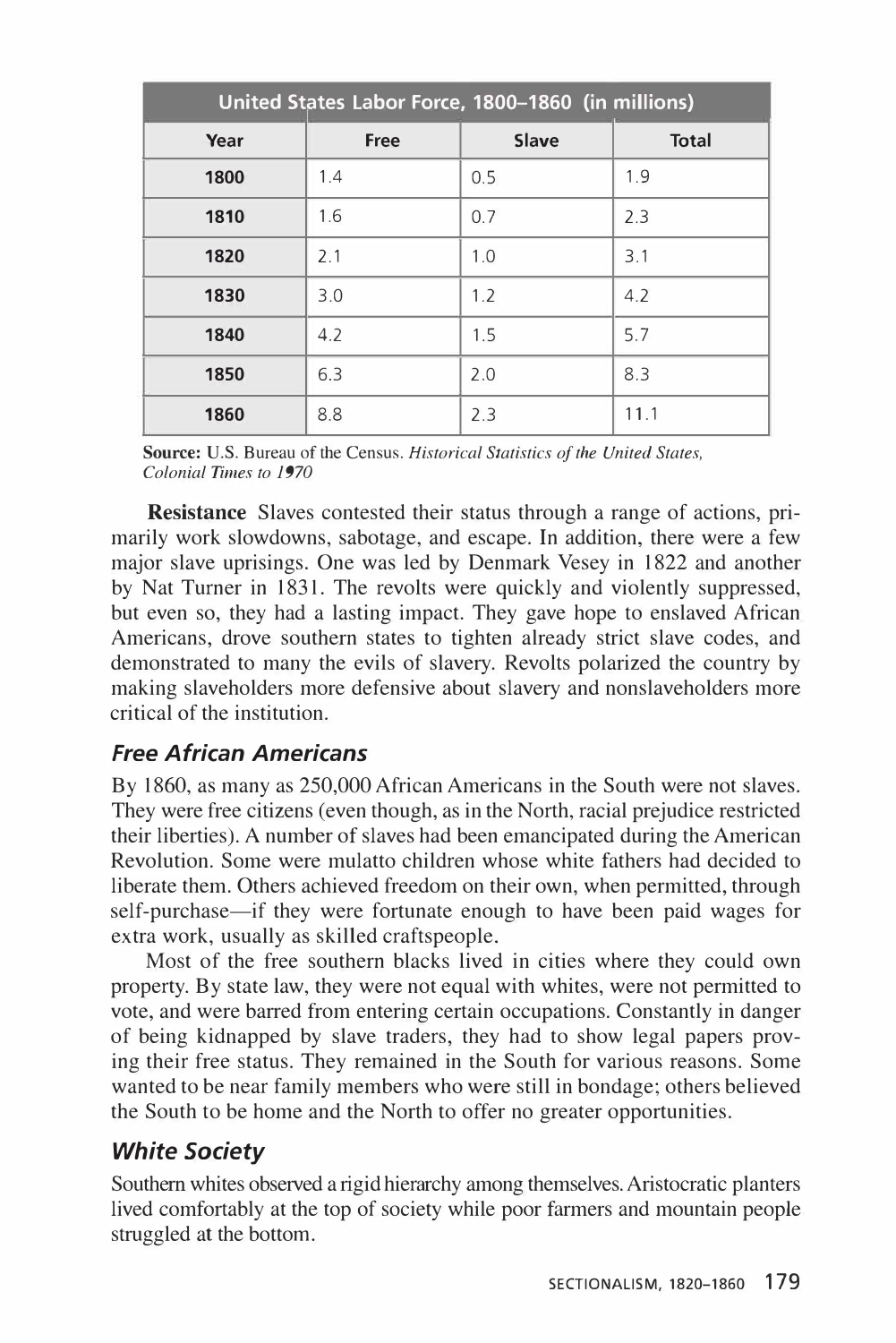**Aristocracy** Members of the South's small elite of wealthy planters owned at least 100 slaves and at least 1,000 acres. The planter aristocracy maintained its power by dominating the state legislatures of the South and enacting laws that favored the large landholders' economic interests.

**Farmers** The vast majority of slaveholders owned fewer than 20 slaves and worked only several hundred acres. Southern white farmers produced the bulk of the cotton crop, worked in the fields with their slaves, and lived as modestly as farmers of the North.

**Poor Whites** Three-fourths of the South's white population owned no slaves. They could not afford the rich river-bottom farmland controlled by the planters, and many lived in the hills as subsistence farmers. These "hillbillies" or "poor white trash," as they were derisively called by the planters, defended the slave system, thinking that some day they too could own slaves and that at least they were superior on the social scale to someone (slaves).

**Mountain People** A number of small farmers lived in frontier conditions in isolation from the rest of the South, along the slopes and valleys of the Appalachian and Ozark mountains. The mountain people disliked the planters and their slaves. During the Civil War, many (including a future president, Andrew Johnson of Tennessee) would remain loyal to the Union.

**Cities** Because the South was primarily an agricultural region, there was only a limited need for major cities. New Orleans was the only southern city among the nation's 15 largest in 1860 (it was fifth, after New York, Philadelphia, Baltimore, and Boston). Cities such as Atlanta, Charleston, Chattanooga, and Richmond were important trading centers, but had relatively small populations in comparison to those of the North.

### *Southern Thought*

The South developed a unique culture and outlook on life. As cotton became the basis of its economy, slavery became the focus of its political thought. White southerners felt increasingly isolated and defensive about slavery, as northerners grew hostile toward it, and as Great Britain, France, and other European nations outlawed it altogether.

**Code of Chivalry** Dominated by the aristocratic planter class, the agricultural South was largely a feudal society. Southern gentlemen ascribed to a code of chivalrous conduct, which included a strong sense of personal honor, the defense of womanhood, and paternalistic attitudes toward all who were deemed inferior, especially slaves.

**Education** The upper class valued a college education for their children. Acceptable professions for gentlemen were limited to farming, law, the ministry, and the military. For the lower classes, schooling beyond the early elementary grades was generally not available. To reduce the risk of slave revolts, slaves were strictly prohibited by law from receiving any instruction in reading and writing.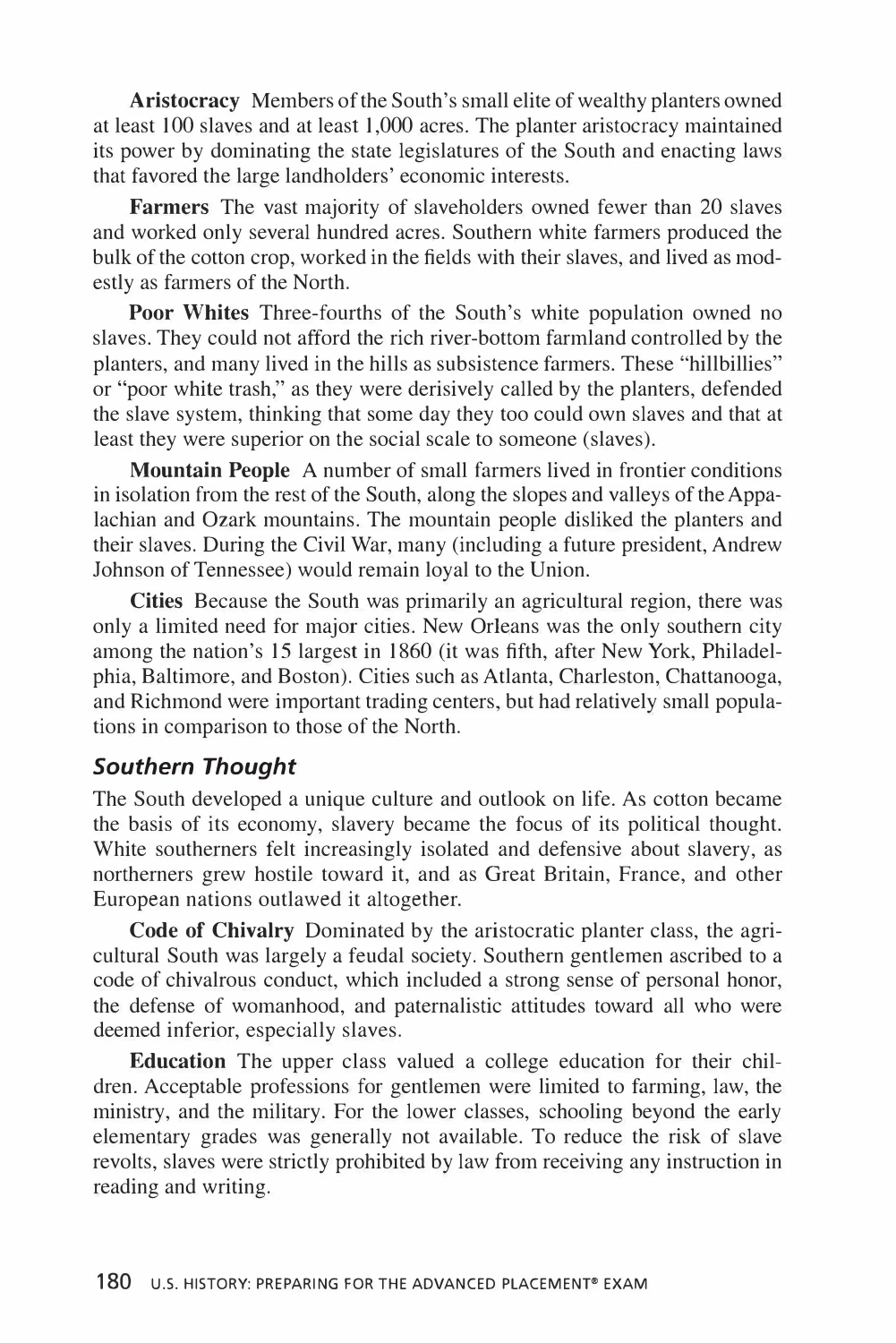**Religion** The slavery question affected church membership. Partly because they preached biblical support for slavery, both Methodist and Baptist churches gained in membership in the South while splitting in the 1840s with their northern brethren. The Unitarians, who challenged slavery, faced declining membership and hostility. Catholics and Episcopalians took a neutral stand on slavery, and their numbers declined in the South.

# **The West**

As the United States expanded westward, the definition of the "West" kept changing. In the 1600s, the West referred to all the lands not along the Atlantic Coast. In the 1700s, the West meant lands on the other side of the Appalachian Mountains. By the mid-I800s, the West lay beyond the Mississippi River and reached to California and the Oregon Territory on the Pacific Coast.

# *American Indians*

The original settlers of the West—and the entire North American continent were various groups of American Indians. However, from the time of Columbus, American Indians were cajoled, pushed, or driven westward as white settlers encroached on their original homelands.

**Exodus** By 1850, the vast majority of American Indians were living west of the Mississippi River. Those to the east had either been killed by disease, died in battles, emigrated reluctantly, or been forced to leave their land by treaty or military action. The Great Plains, however, would provide only a temporary respite from conflict with white settlers.

**Life on the Plains** Horses, brought to America by the Spanish in the 1500s, revolutionized life for American Indians on the Great Plains. Some tribes continued to live in villages and farm, but the horse allowed tribes such as the Cheyenne and the Sioux to become nomadic hunters following the buffalo. Those living a nomadic way of life could more easily move away from advancing settlers or oppose their encroachments by force.

# *The Frontier*

Although the location of the western frontier constantly shifted, the *concept* of the frontier remained the same from generation to generation. The same forces that had brought the original colonists to the Americas motivated their descendants and new immigrants to move westward. In the public imagination, the West represented the possibility of a fresh start for those willing to venture there. If not in fact, at least in theory and myth, the West beckoned as a place promising greater freedom for all ethnic groups: American Indians, African Americans, European Americans, and eventually Asian Americans as well.

**Mountain Men** From the point of view of white Americans, the Rocky Mountains in the 1820s were a far-distant frontier—a total wilderness except for American Indian villages. The earliest whites in the area had followed Lewis and Clark and explored American Indian trails as they trapped for furs.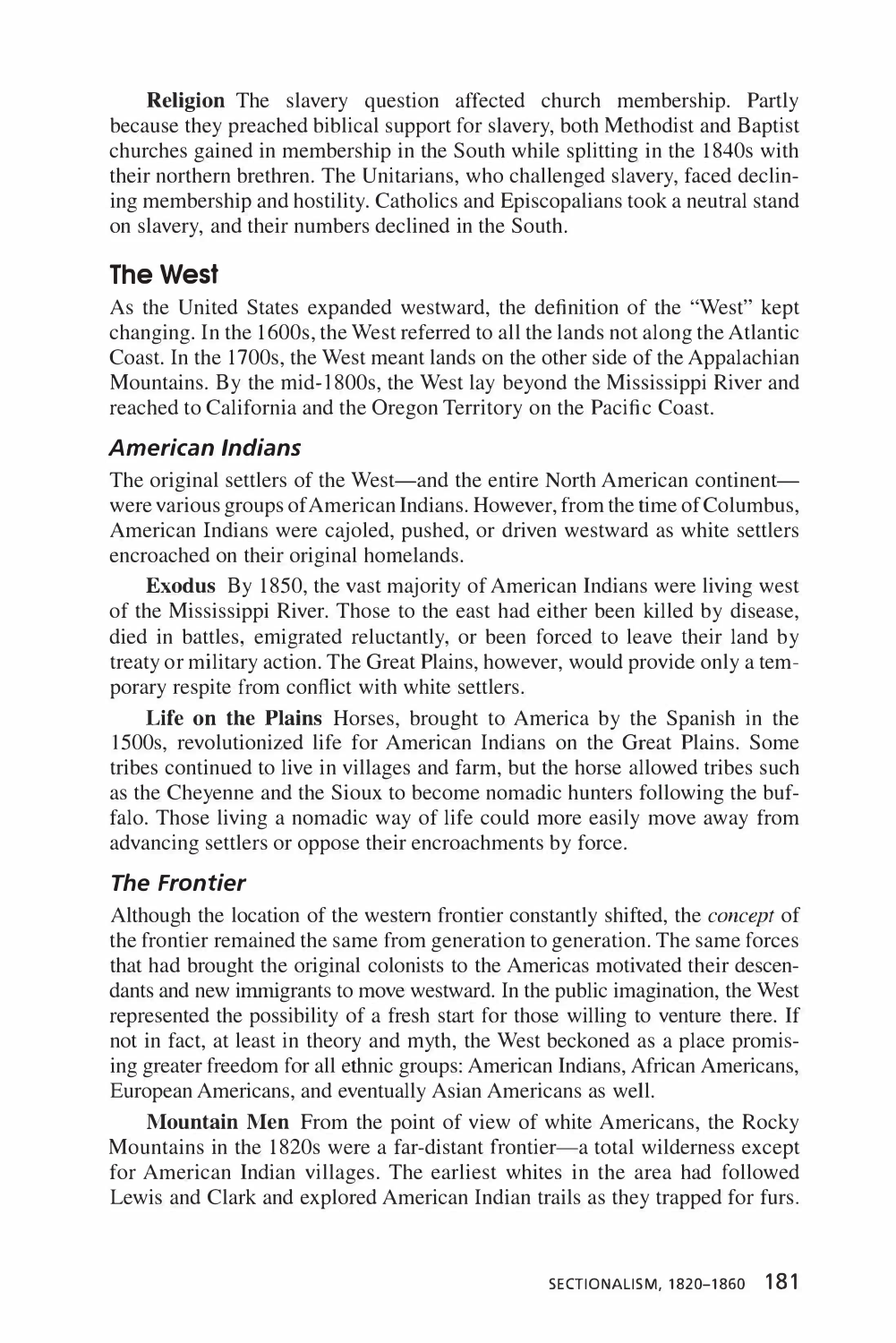These mountain men, as they were called, served as the guides and pathfinders for settlers crossing the mountains into California and Oregon in the 1840s. (See Chapter 12.)

# *White Settlers on the Western Frontier*

Whether the frontier lay in Minnesota or Oregon or California in the 1840s and 1850s, daily life for white settlers was similar to that of the early colonists. They worked hard from sunrise to sunset and lived in log cabins, sod huts, or other improvised shelters. Disease and malnutrition were far greater dangers than attacks by American Indians.

**Women** Often living many miles from the nearest neighbor, pioneer women performed myriad daily tasks, including those of doctor, teacher, seamstress, and cook-as well as chief assistant in the fields to their farmerhusbands. The isolation, endless work, and rigors of childbirth resulted in a short lifespan for frontier women.

**Environmental Damage** Settlers had little understanding of the fragile nature of land and wildlife. As settlers moved into an area, they would clear entire forests and after only two generations exhaust the soil with poor farming methods. At the same time, trappers and hunters brought the beaver and the buffalo to the brink of extinction.

| Population by Region, 1820 to 1860                                                                                                                                                                     |           |            |            |  |  |  |  |
|--------------------------------------------------------------------------------------------------------------------------------------------------------------------------------------------------------|-----------|------------|------------|--|--|--|--|
| <b>Region</b>                                                                                                                                                                                          | 1820      | 1840       | 1860       |  |  |  |  |
| Northeast: Maine, New Hampshire,<br>Vermont, Massachusetts, Rhode<br>Island, Connecticut, New York, New<br>Jersey, Pennsylvania                                                                        | 4,360,000 | 6,761,000  | 10,594,000 |  |  |  |  |
| North Central: Ohio, Indiana, Illinois,<br>Michigan, Wisconsin, Minnesota,<br>Iowa, Missouri, North Dakota, South<br>Dakota, Nebraska, Kansas                                                          | 859,000   | 3,352,000  | 9,097,000  |  |  |  |  |
| South: Delaware, Maryland, Wash-<br>ington DC, Virginia, North Carolina,<br>South Carolina, Georgia, Florida,<br>Kentucky, Tennessee, Alabama,<br>Mississippi, Arkansas, Louisiana,<br>Oklahoma, Texas | 4,419,000 | 6,951,000  | 11,133,000 |  |  |  |  |
| West: Colorado, New Mexico,<br>Nevada, Utah, Washington, Oregon,<br>California                                                                                                                         |           |            | 619,000    |  |  |  |  |
| <b>All States</b>                                                                                                                                                                                      | 9,618,000 | 17,120,000 | 31,513,000 |  |  |  |  |

**Source:** U.S. Bureau of the Census. *Historical Statistics of the United States, Colonial Times to 1970.* All figures rounded to the nearest thousand.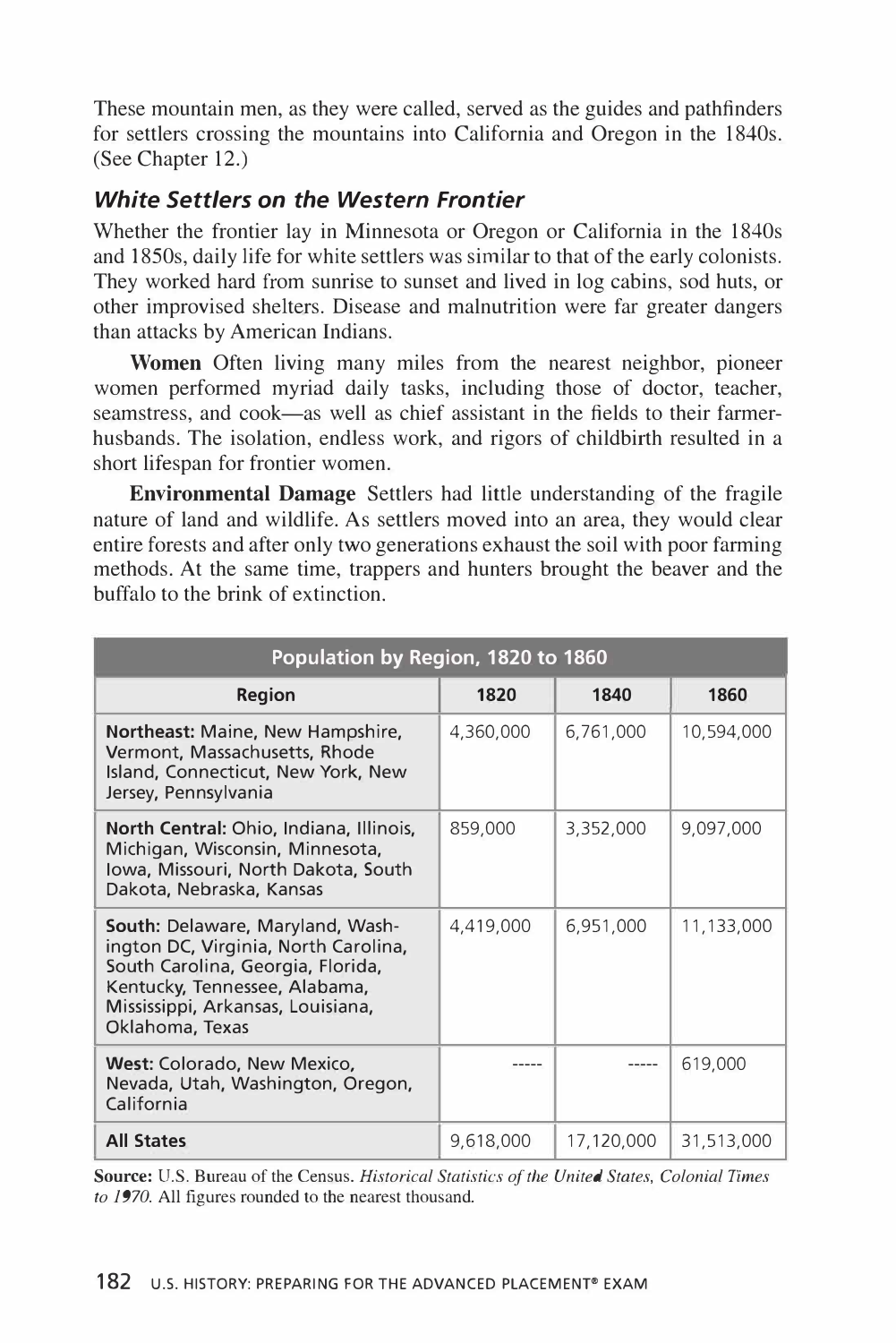#### **HISTORICAL PERSPECTIVES:** WHAT WAS THE NATURE OF SLAVERY?

Slavery was of fundamental importance in defining both the character of the South and its differences with the North. Until about 1950, the prevailing scholarship on slavery followed Ulrich Phillips' *American Negro Slavery* (1918). Phillips portrayed slavery as an economically failing institution in which the paternalistic owners were civilizing the inferior but contented African Americans. Later historians challenged Phillips' thesis by showing slaves and owners to be in continual conflict. Today the older view of slavery as a paternalistic and even benign institution has been discredited.

The newer views were summarized by Kenneth Stampp in *The Peculiar Institution: Slavery in the Ante-Bellum South* (1956). Stampp acknowledged that the civil rights movement of the 1950s and 1960s stimulated many of the new interpretations: "There is a strange paradox in the historian's involvement with both present and past, for his knowledge of the present is clearly a key to his understanding of the past."

Historians continue to debate how destructive slavery was. Some have argued that the oppressive and racist nature of slavery destroyed the culture and self-respect of the slaves and their descendants. In contrast, others have concluded that slaves managed to adapt and to overcome their hardships by developing a unique African American culture focused around religion and extended families.

Economics has also provided a focus for viewing the nature of slavery. Historians have debated whether slave labor was profitable to southern planters, as compared to using free labor. Unlike Phillips, many historians have demonstrated that slavery was generally profitable. A more complex analysis of the economics, social, and cultural nature of slavery is found in Eugene Genovese's *Roll, Jordan, Roll: The World the Slaves Made.* In this work, southern society is shown centered on a paternalism that gave rise to a unique social system with a clear hierarchy, in which people were classified according to their ability or their economic and social standing. For whites this paternalism meant control, while for slaves it provided the opportunity to develop and maintain their own culture, including family life, tradition, and religion.

Recently, historians have focused more on regional variations in slavery. For example, compared to slaves on South Carolina rice plantations, slaves on Virginia tobacco planations lived longer lives, worked in smaller groups, and had more contact with whites. In South Carolina, slaves kept stronger ties to their African heritage.

The changing interpretations of slavery since the early 1900s reflect changing attitudes toward race and culture. While all interpretations do not seem equally accurate today, each provides readers a perspective to consider as they develop their own views.